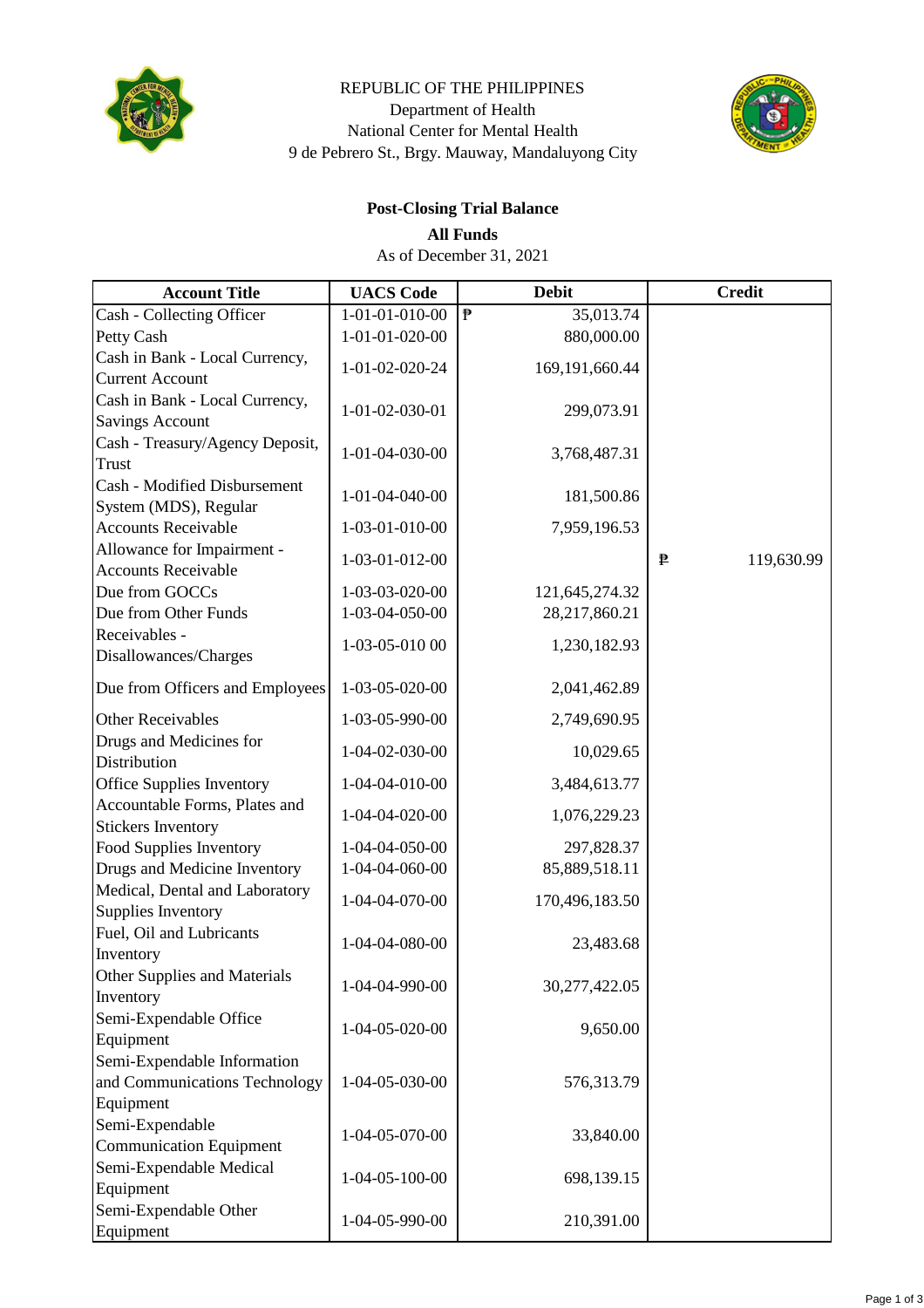## **Post-Closing Trial Balance**

### **All Funds**

As of December 31, 2021

| <b>Account Title</b>                                                                              | <b>UACS</b> Code         | <b>Debit</b>               | <b>Credit</b>      |
|---------------------------------------------------------------------------------------------------|--------------------------|----------------------------|--------------------|
| Semi-Expendable Furniture and                                                                     | 1-04-06-010-00           | $\mathbf{P}$<br>580,770.11 |                    |
| Fixtures                                                                                          |                          |                            |                    |
| Semi-Expendable Books                                                                             | 1-04-06-020-00           | 345,634.89                 |                    |
| Other Land Improvements                                                                           | 1-06-02-990-00           | 45,552,987.09              |                    |
| Accumulated Depreciation -                                                                        | 1-06-02-991-00           |                            | ₱<br>42,153,005.11 |
| Other Land Improvements                                                                           |                          |                            |                    |
| <b>Sewer Systems</b>                                                                              | 1-06-03-030-00           | 19,181,107.32              |                    |
| <b>Accumualted Deprecation - Sewer</b>                                                            | 1-06-03-031-00           |                            | 3,112,934.02       |
| <b>Systems</b>                                                                                    |                          |                            |                    |
| <b>Water Supply Systems</b>                                                                       | 1-06-03-040-00           | 968,489.66                 |                    |
| Accumulated Depreciation -<br><b>Water Supply Systems</b>                                         | $1 - 06 - 03 - 041 - 00$ |                            | 98,578.44          |
| <b>Power Supply Systems</b>                                                                       | 1-06-03-050-00           | 31,443,763.75              |                    |
| Accumulated Depreciation -                                                                        |                          |                            |                    |
| <b>Power Supply Systems</b>                                                                       | $1 - 06 - 03 - 051 - 00$ |                            | 15,319,147.15      |
| <b>Hospitals and Health Centers</b>                                                               | 1-06-04-030-00           | 1,106,342,121.38           |                    |
| Accumulated Depreciation -                                                                        |                          |                            |                    |
| <b>Hospitals and Health Centers</b>                                                               | $1 - 06 - 04 - 031 - 00$ |                            | 288, 206, 271.47   |
| <b>Other Structures</b>                                                                           | 1-06-04-990-00           | 590,306.45                 |                    |
| Accumulated Depreciation -                                                                        |                          |                            |                    |
| <b>Other Structures</b>                                                                           | 1-06-04-991-00           |                            | 561,024.23         |
| Office Equipment                                                                                  | 1-06-05-020-00           | 29,960,585.92              |                    |
| Accumulated Depreciation -                                                                        | 1-06-05-021-00           |                            | 23,561,764.93      |
| Office Equipment                                                                                  |                          |                            |                    |
| <b>Information and Communication</b><br><b>Technology Equipment</b>                               | 1-06-05-030-00           | 50,058,335.28              |                    |
| Accumulated Depreciation -<br><b>Information and Communication</b><br><b>Technology Equipment</b> | 1-06-05-031-00           |                            | 27,427,685.67      |
| Communication Equipment                                                                           | 1-06-05-070-00           | 10,292,344.24              |                    |
| Accumulated Depreciation -                                                                        | 1-06-05-071-00           |                            | 2,921,060.78       |
| <b>Communication Equipment</b>                                                                    |                          |                            |                    |
| <b>Disaster Response and Rescue</b>                                                               | 1-06-05-090-00           | 10,448,795.03              |                    |
| Equipment                                                                                         |                          |                            |                    |
| Accumulated Depreciation -                                                                        |                          |                            |                    |
| <b>Disaster Response and Rescue</b>                                                               | 1-06-05-091-00           |                            | 9,727,441.08       |
| Equipment                                                                                         |                          |                            |                    |
| <b>Medical Equipment</b><br>Accumulated Depreciation -                                            | $1 - 06 - 05 - 110 - 00$ | 274,111,309.05             |                    |
| <b>Medical Equipment</b>                                                                          | $1-06-05-111-00$         |                            | 81,938,575.84      |
| <b>Technical and Scientific</b>                                                                   |                          |                            |                    |
| Equipment                                                                                         | $1 - 06 - 05 - 140 - 00$ | 7,288,766.84               |                    |
| Accumulated Depreciation -                                                                        |                          |                            |                    |
| <b>Technical and Scientific</b>                                                                   | $1-06-05-141-00$         |                            | 5,026,772.40       |
| Equipment                                                                                         |                          |                            |                    |
| Other Equipment                                                                                   | 1-06-05-990-00           | 3,963,880.28               |                    |
| Accumulated Depreciation -                                                                        | 1-06-05-991-00           |                            | 2,572,939.16       |
| Other Equipment                                                                                   |                          |                            |                    |
| Motor Vehicles                                                                                    | 1-06-06-010-00           | 27,564,794.38              |                    |